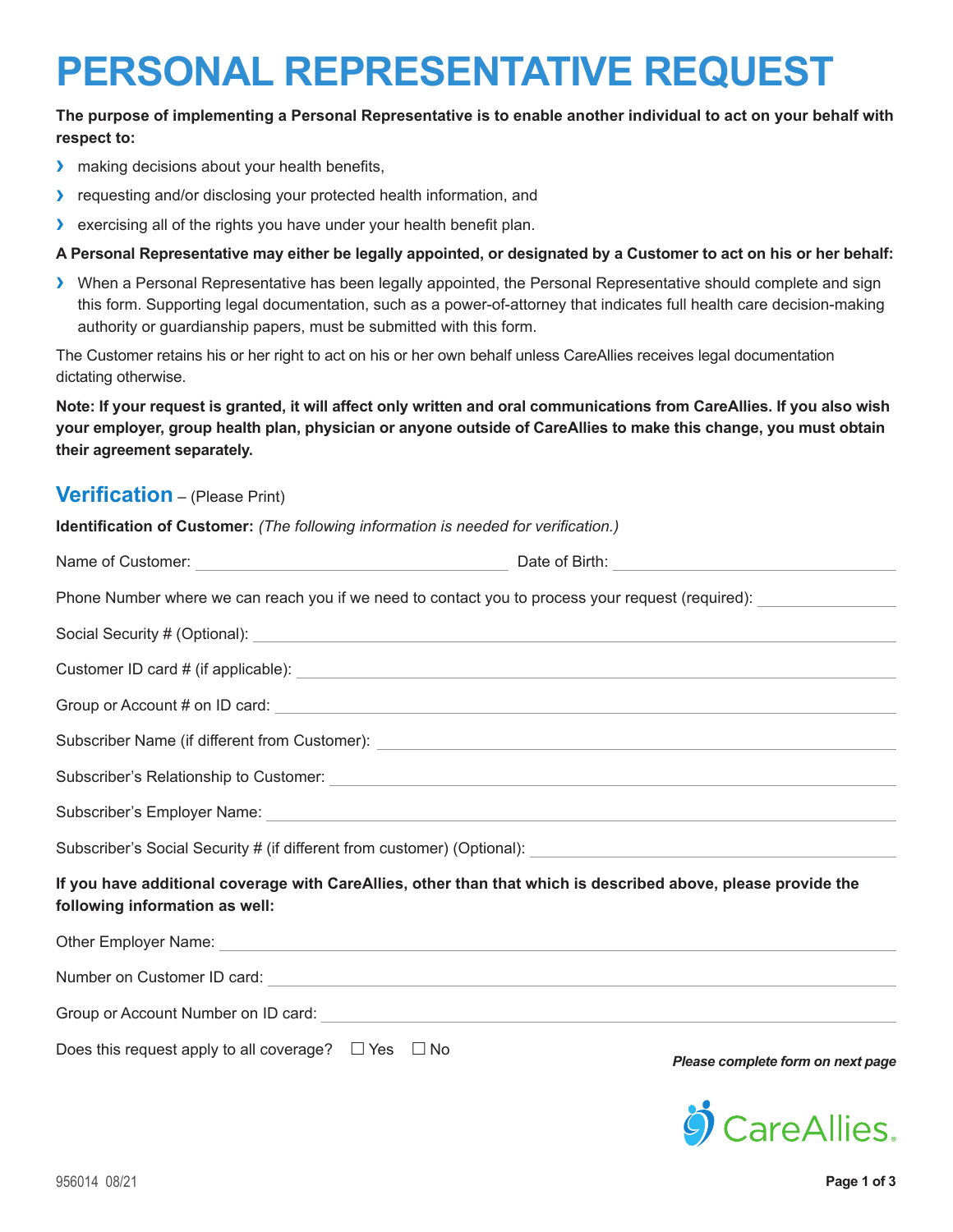#### **Identification of Personal Representative:**

Name of Personal Representative: (only one person can be named)

Relationship to Customer:

Date of Birth of Personal Representative: (answer in the following 8-digit format: 11231949 for November 23, 1949)

Address where communications about this Customer should be sent:

What is the reason for this request?

## **Verification questions for personal representative**

(In this section "You" and "Your" refer to the Personal Representative.)

**The answers you provide below will be used to verify your identity if you call for protected health information about the Customer. Note that we ask these questions because the answers should be easy for you to remember, but you may enter other numbers as described below.**

4 digit PIN (you may use any four digit number)

What is your mother's date of birth? (answer in the following 8-digit format: 11231949 for November 23, 1949)

You may use any date, however, it cannot be a future date, and it must be a legitimate calendar date. For example, we cannot accept 11361949 (November 36, 1949) because there are not 36 days in November. We also cannot accept 11232099 (November 23, 2099) because 2099 is a future date.

- **›** Please DO NOT provide anyone else with the answers to these questions.
- **›** You should keep a copy of this form for reference.

## **Please note**

- **›** If the information on this form is not complete, CareAllies will return the form to you, and this request will not be considered until CareAllies receives complete information.
- **›** If your Customer ID or date of birth is changed, another form will need to be completed at that time.
- **›** If either the Customer or Group changes to a different type of health care benefits coverage provided by CareAllies, another form will need to be completed at that time.
- **›** Any previous request to send information to an alternate address will be disregarded. All future Customer correspondence will be sent to the address specified above.
- **›** You may change or revoke this request by sending a written request to CareAllies, Central HIPAA Unit, at the address on the following page.

*Please complete form on next page*